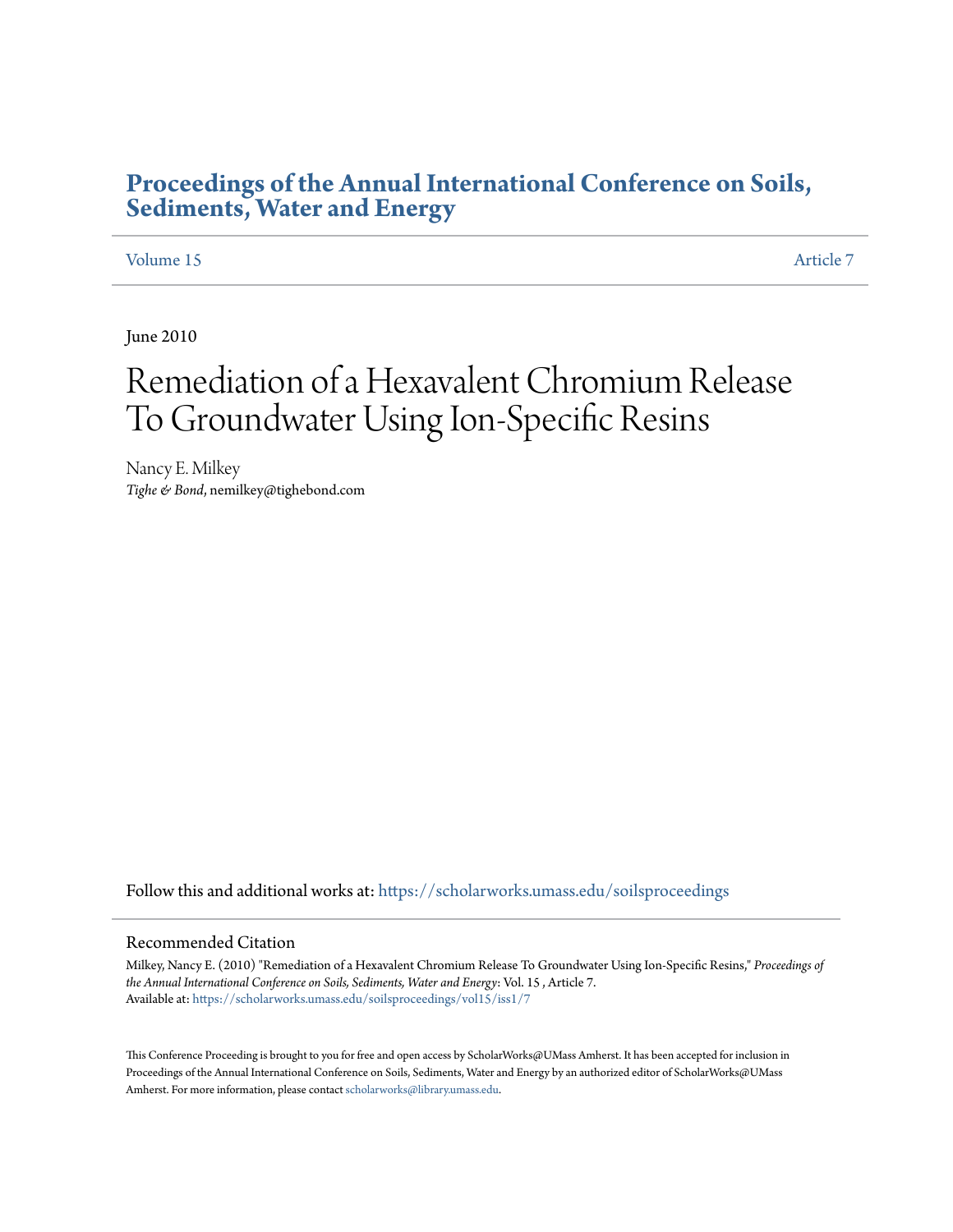## <span id="page-1-0"></span>**Chapter 6**

## **REMEDIATION OF A HEXAVALENT CHROMIUM RELEASE TO GROUNDWATER USING ION-SPECIFIC RESINS**

Nancy E. Milkey, P.G.,  $LSP<sup>1§</sup>$  $LSP<sup>1§</sup>$  $LSP<sup>1§</sup>$ 1 *Tighe & Bond, Inc., 53 Southampton Road, Westfield, MA 01085* 

#### **ABSTRACT**

In March 1986, during installation of a monitoring well at an industrial electroplating facility a chrome rinse line was pierced by an auger. A six-inch recovery well was installed in the borehole at the release point and the recovered groundwater was pumped directly into the facility's wastewater treatment plant. In 1998, a site assessment identified elevated hexavalent chromium concentrations in groundwater in this area of the site. The assessment included the installation of monitoring wells which were sampled over several years. The data indicated that the concentrations in this area of the site were increasing. Additional investigations, conducted upgradient of the process line release, identified another source of hexavalent chromium – one of the platers inside the building.

A remediation system was designed to remediate the hexavalent chromium release which included the installation of five recovery wells and associated piping. In Fall 2006, step tests were conducted to determine the approximate pumping rate for the recovery wells. Based on the results of the test, pumping rates of up to four gallons per minute were included in the design.

A pilot test was subsequently conducted to confirm that the proposed treatment process, utilizing ion-specific exchange filters, was appropriate for the removal of hexavalent chromium and nickel. In addition, the data from the pilot test was used to determine the anticipated frequency of greensand filter backwash and change-out frequency for the resin containing hexavalent chromium.

The system was installed during Spring-Summer 2008 and includes three hexavalent chromium-specific resins and two nickel-specific resins in a remediation building at the site. The majority of the treated effluent is recharged upgradient of the system into a recharge pit to enhance flushing of the aquifer. The remainder of the treated effluent is discharged to the municipal sewerage system under an Industrial Pretreatment Permit.

 <sup>§</sup> Corresponding Author: Nancy E. Milkey, P.G., LSP, Tighe & Bond, Inc., 53 Southampton Road, Westfield, MA 01085, Email: NEMilkey@tighebond.com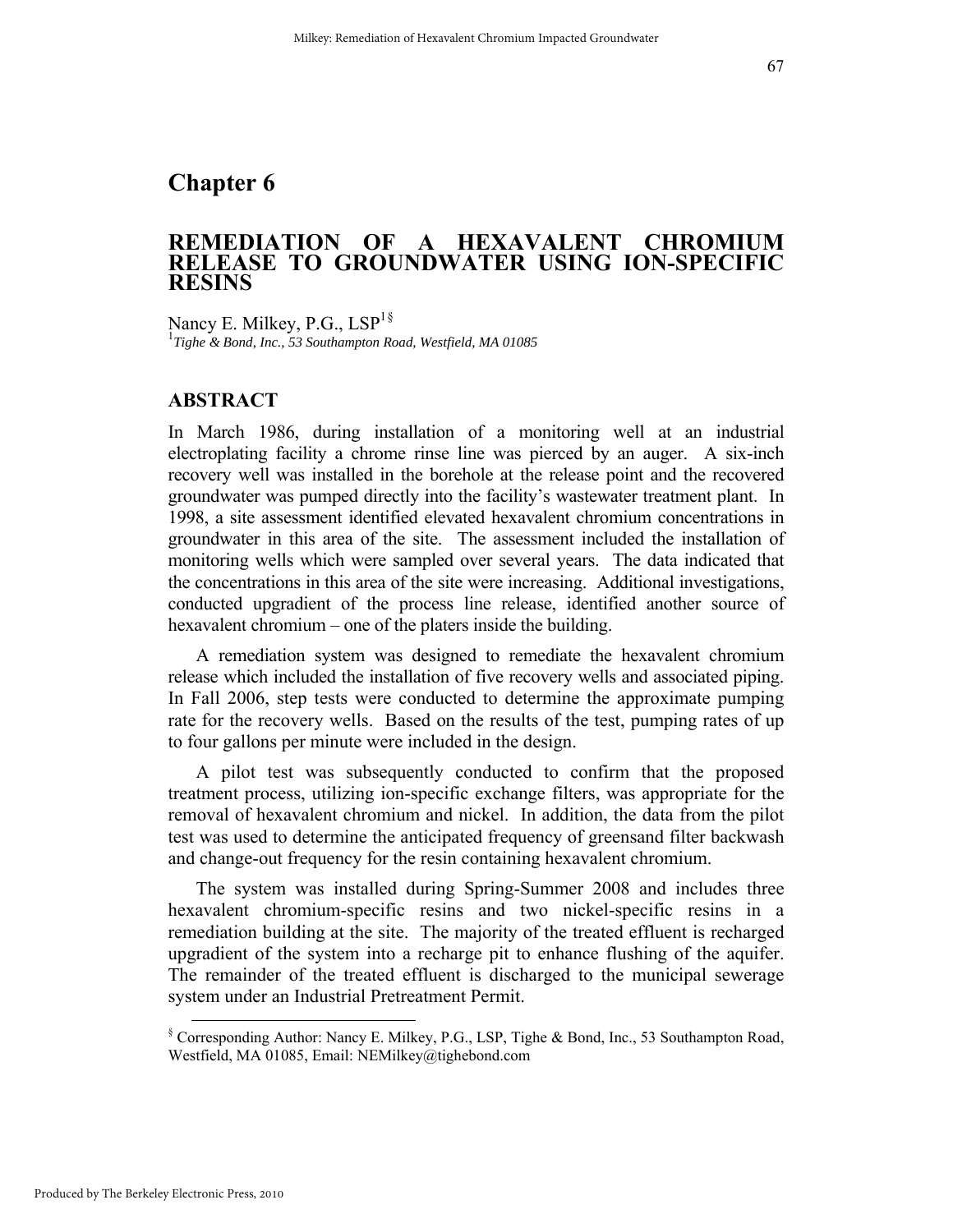68 *Contaminated Soils, Sediments,Water, and Energy – Heavy Metals*

Keywords: groundwater, pollution, remediation, resins, hexavalent chromium

## **1. BACKGROUND**

On March 11, 1986, during installation of a monitoring well between an industrial plating facility and a wastewater treatment plant, a chrome rinse line was pierced by a hollow stem auger at a depth of approximately 4.5 feet below grade. The rinse stream was turned off and the area was excavated to repair the line. It was determined that the rinse line, at the time of the release, had an average flow rate of five gallons per minute (gpm) with a concentration of 9.0 milligrams per liter (mg/l) of hexavalent chromium. Based on this rate, a maximum of 540 gallons of rinsewater was estimated to have been released during the incident.

The material surrounding the borehole was reportedly damp. However, the overburden soils surrounding the remainder of the rinsewater pipeline were dry upon excavation, indicating that the release did not migrate laterally along the pipe. Based on this observation, a six-inch recovery well was installed in the borehole at the release point and the recovered groundwater was pumped directly into the adjacent wastewater treatment plant. No additional assessment was conducted at that time.

On August 5, 1998, a monitoring well (MW-19-4SR) was installed immediately downgradient of the 1986 release area, adjacent to the wastewater treatment plant to determine whether hexavalent chromium concentrations continued to be present in groundwater in this area of the site. Numerous attempts were made to install the well as close to the release point as possible. However, due to the presence of numerous utilities, including high voltage electric, process lines, storm drains, sanitary sewer, and water lines, the only location available for boring installation was selected for the location of well MW-19-4SR. A groundwater sample was collected from well MW-19-4SR on August 17, 1998 and hexavalent chromium was detected at a concentration of 3.7 mg/l. The state standard applicable to the site was 0.3 mg/l.

On October 26, 1998, a second monitoring well (MW-19-5S) was installed approximately 120 feet downgradient of well MW-19-4SR. Both monitoring wells were sampled on November 3, 1998. Hexavalent chromium was identified at a concentration of 9.1 mg/l in well MW-19-4SR and 0.15 mg/l in well MW-19-5S. The laboratory analytical results are included in Table 1.

Based on the results of the 1998 assessment, a Class C Response Action Outcome - Partial (RAO-C) was submitted to the Massachusetts DEP indicating that the extent of the release had been delineated, but that a permanent solution as defined in the Massachusetts Contingency Plan (MCP – the Massachusetts Hazardous Waste regulations) had not been achieved. In accordance with the RAO-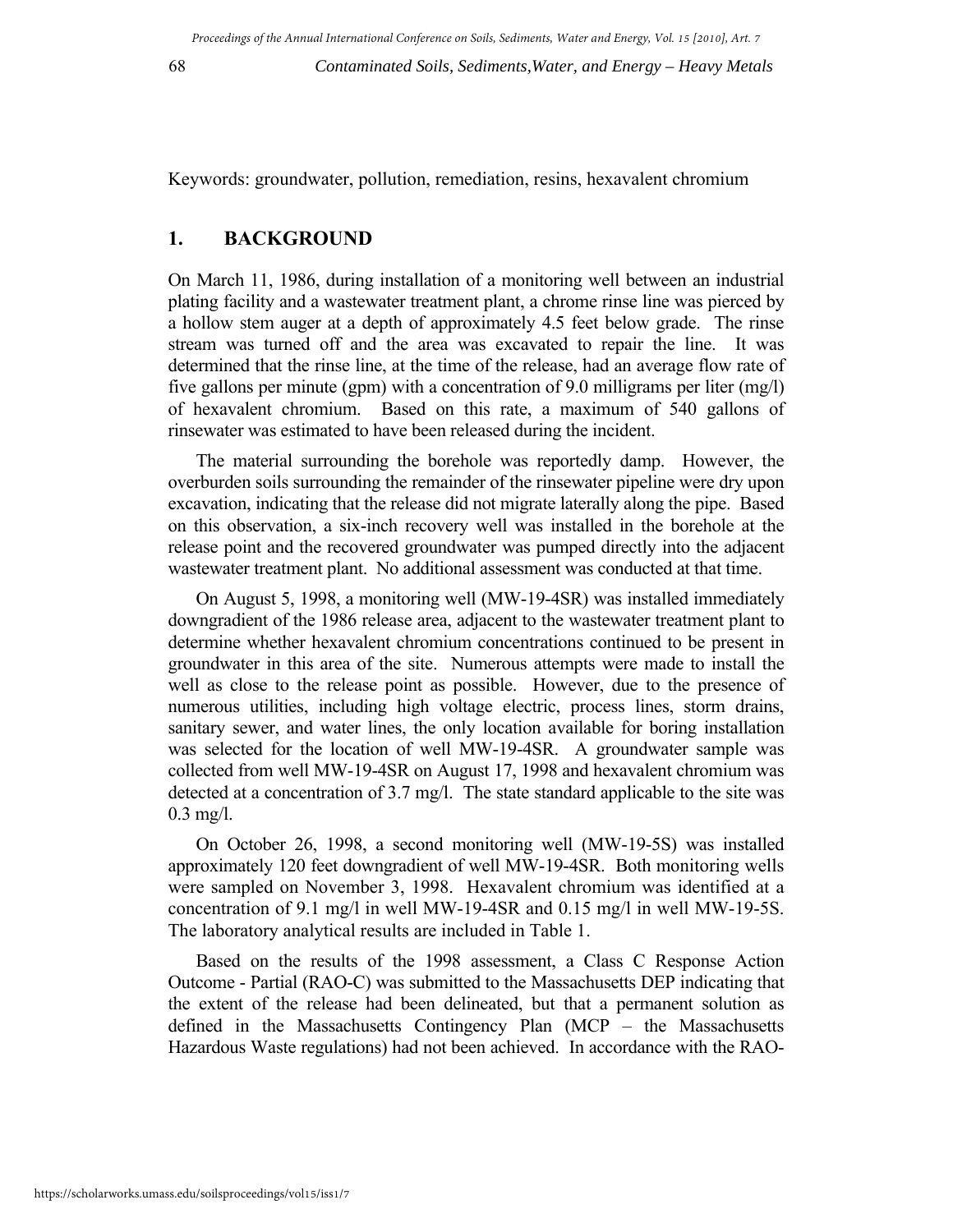C, groundwater samples were collected on an annual basis and submitted for laboratory analysis of hexavalent chromium. The results of the annual sampling of the two monitoring wells are presented in Table 1.

#### **1.1 Additional Investigation**

In September 2005, six additional soil borings (MW-1-05 through MW-6-05) were advanced at the site. The locations of the soil borings are depicted on Figure 1. Each of the borings was advanced to depths of between 22 and 25 feet below grade and completed as two-inch PVC monitoring wells. In general, the stratigraphy encountered in the soil borings was a sand underlain by a clay or silt.

No olfactory or visual evidence of contamination was identified during boring advancement. Consequently, one soil sample from each boring collected immediately above or at the observed water table was submitted for analysis of hexavalent chromium, trivalent chromium, and total chromium.

No exceedances of the applicable Method 1 Cleanup Standards were identified in any of the soil samples submitted for laboratory analysis. Total chromium was detected at a concentration above the most stringent standard, but both speciated concentrations were below their applicable soil standards indicating that neither of the applicable speciated standards were exceeded.

On October 6, 2005, the six newly installed monitoring wells and two existing wells (MW-19-4SR and MW-19-5S) were gauged and sampled. The groundwater samples were submitted for laboratory analysis of hexavalent chromium, trivalent chromium, and total chromium. Exceedances of the applicable Method 1 standards (GW-3) continued to be identified in wells MW-19-4SR and MW-19- 5S. In addition, hexavalent and total chromium were detected above the Method 1 Cleanup Standards, in place at that time, in well MW-4-05, located downgradient of well MW-19-5S. In December 2007, the state cleanup standard changed and based on these "new" standards no exceedances were detected downgradient of well MW-19-5S during the October 2005 sampling event.

Based on the data collected at the site and the physical attributes of the subsurface environment the conclusions of the 2005 investigation indicated that it was unlikely that the elevated hexavalent chromium concentrations were attributable to the 1986 release. This conclusion was based on the theoretical hydraulic conductivity determined from the overburden materials observed during boring installation and the increasing concentrations identified at the site. The report also concluded that additional comprehensive response actions were required including the installation of additional wells to delineate the horizontal extent of the release beyond existing well MW-4-05 and soil borings inside the Plant #4 facility. The plant had recently been closed and the machinery had been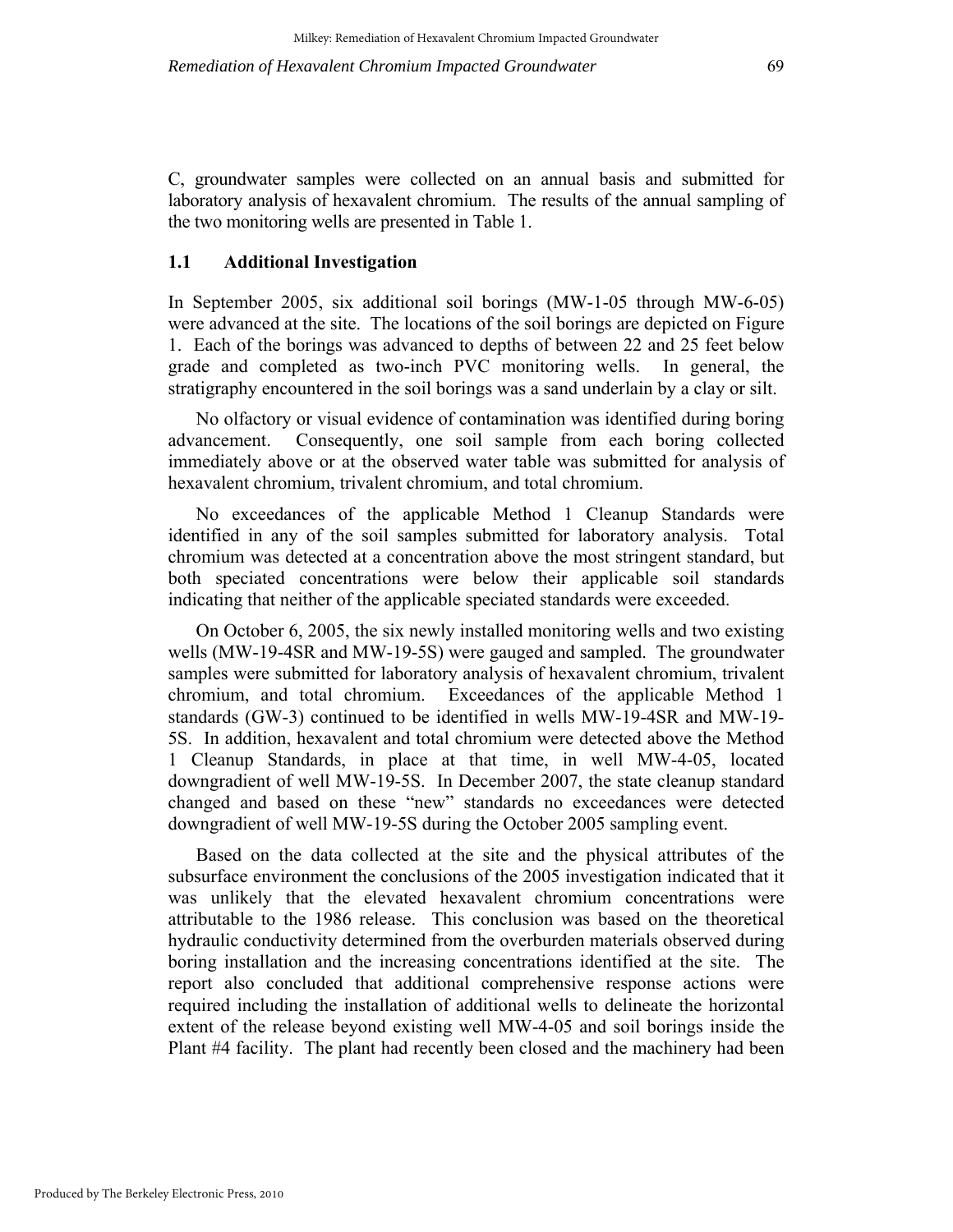#### *Contaminated Soils, Sediments,Water, and Energy – Heavy Metals*

| <i>Lable 1.</i> Initial Groundwater Analytical Results |                      |             |                  |          |          |          |          |           |          |
|--------------------------------------------------------|----------------------|-------------|------------------|----------|----------|----------|----------|-----------|----------|
| Well ID                                                | <b>MCP</b> Standards |             | <b>MW-19-4SR</b> |          |          |          |          |           |          |
| Date Sampled                                           | $GW-3$               | <b>UCLs</b> | 08/17/98         | 11/03/98 | 11/22/99 | 01/13/00 | 11/20/00 | 11/06/01  | 11/27/02 |
| Metals $(mg/L)$                                        |                      |             |                  |          |          |          |          |           |          |
| Hexavalent chromium                                    | 0.3                  |             | 3.7              | 9.1      | 10       |          | 9.5      | 36        | 24.5     |
| Trivalent chromium                                     | 0.6                  | 10          | NA               | NA       | NA       | NA       | NΑ       | <b>NA</b> | NA       |
| Total chromium                                         | 0.3                  |             | NA               | NA       | NA       | NA       | NA       | NA        | NA       |
| Total nickel                                           | 0.2                  |             | NA               | NA       | NΑ       | NA       | NA       | NA        | NA       |

|  | Table 1. Initial Groundwater Analytical Results |  |
|--|-------------------------------------------------|--|
|  |                                                 |  |

| Well ID             | <b>MW-19-4SR (cont.)</b> |          |          |          |  |  |  |  |
|---------------------|--------------------------|----------|----------|----------|--|--|--|--|
| <b>Date Sampled</b> | 11/26/03                 | 11/23/04 | 10/06/05 | 2/1/2006 |  |  |  |  |
| Metals $(mg/L)$     |                          |          |          |          |  |  |  |  |
| Hexavalent chromium | 37.4                     | 21       | 16       | 2.7      |  |  |  |  |
| Trivalent chromium  | NA                       | NA       |          | NA       |  |  |  |  |
| Total chromium      | NA                       | NA       |          | 2.9      |  |  |  |  |
| Total nickel        | NA                       | ΝA       | NΑ       | NA       |  |  |  |  |

| Well ID             | <b>MCP</b> Standards |             | <b>MW-19-5S</b> |          |          |          |          |          |          |
|---------------------|----------------------|-------------|-----------------|----------|----------|----------|----------|----------|----------|
| <b>Date Sampled</b> | $GW-3$               | <b>UCLs</b> | 11/03/98        | 11/22/99 | 01/13/00 | 11/20/00 | 11/06/01 | 11/27/02 | 11/26/03 |
| Metals $(mg/L)$     |                      |             |                 |          |          |          |          |          |          |
| Hexavalent chromium | 0.3                  |             | 0.15            | 0.74     | 0.62     | 0.1      | 2.3      | 3.06     | 5.52     |
| Trivalent chromium  | 0.6                  | 10          | <b>NA</b>       | NA       | NA       | NA       | NA       | NA       | NA       |
| Total chromium      | 0.3                  |             | <b>NA</b>       | NA       | NA       | NA       | NA       | NA       | NA       |
| Total nickel        | 0.2                  |             | <b>NA</b>       | NA       | NA       | NA       | NΑ       | NA       | NA       |

| Well ID             | <b>MW-19-5S (cont.)</b> |          |          |          |  |  |  |  |
|---------------------|-------------------------|----------|----------|----------|--|--|--|--|
| <b>Date Sampled</b> | 11/23/04                | 10/06/05 | 02/01/06 | 04/23/08 |  |  |  |  |
| Metals $(mg/L)$     |                         |          |          |          |  |  |  |  |
| Hexavalent chromium |                         | 13       |          | 0.6      |  |  |  |  |
| Trivalent chromium  | NA                      | <5       | NA       | NA       |  |  |  |  |
| Total chromium      | NA                      |          | 12       | 0.59     |  |  |  |  |
| Total nickel        | NA                      | NΑ       | NΑ       | በ 12     |  |  |  |  |

UCL – Upper Concentration Limits

NA - Not analyzed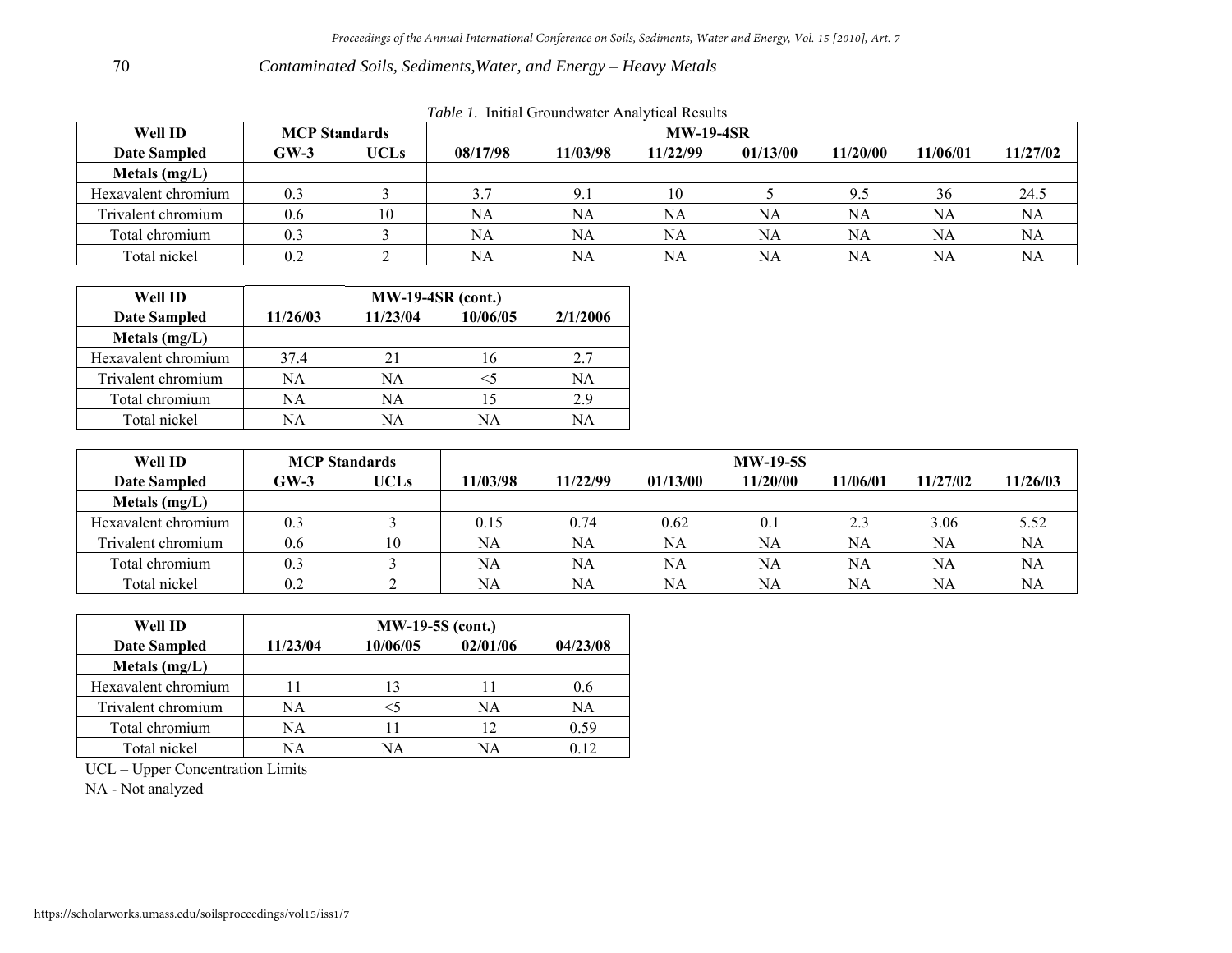

*Figure 1.* Site Plan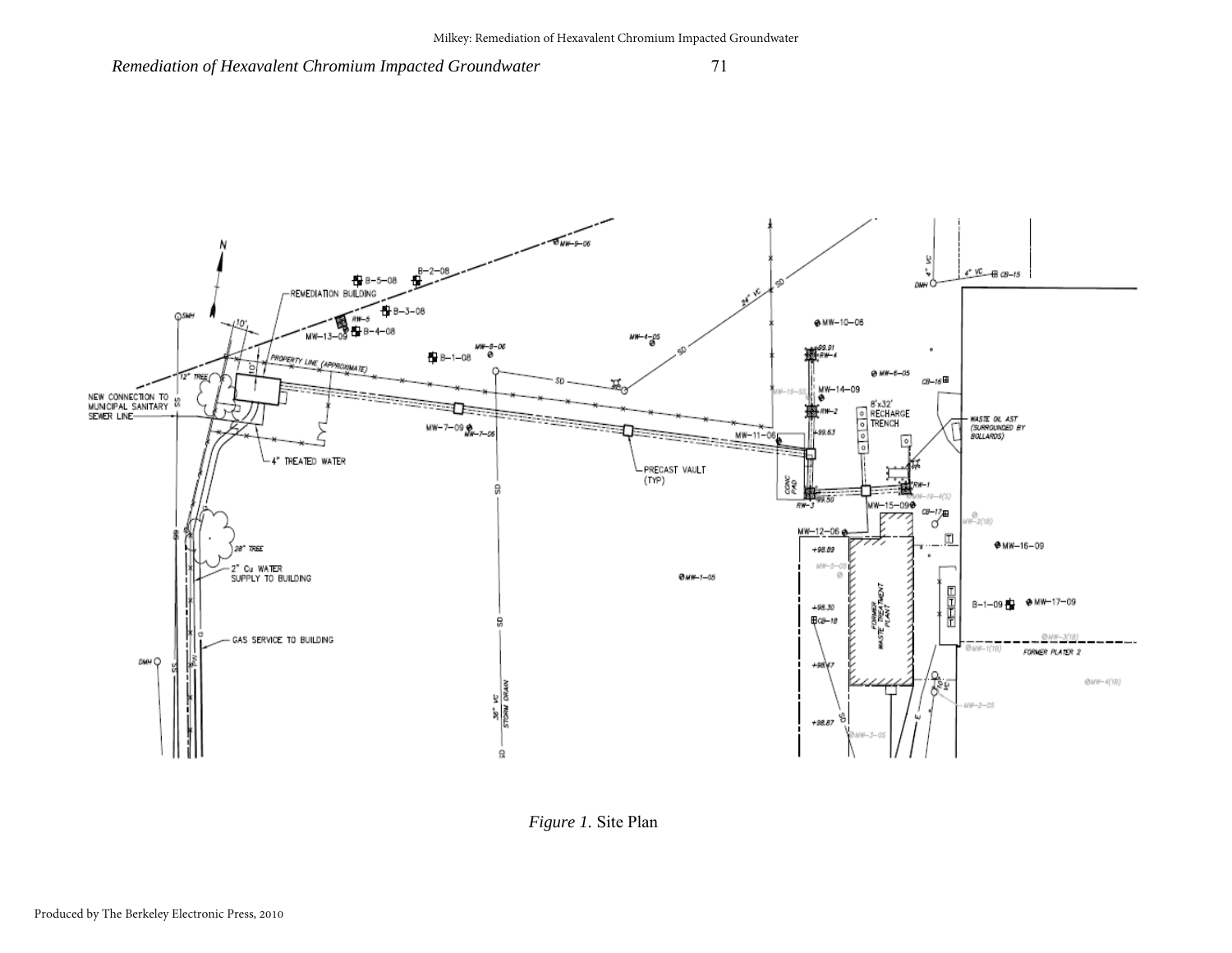removed as part of the plant decommissioning process. The installation of interior soil borings/monitoring wells was recommended to determine the source of the hexavalent chromium release.

#### **1.1.1 Source Investigation**

On December 9, 2005, seven borings were completed inside Plant #4. Four of the borings were completed as monitoring wells, MW-1(IB) through MW-4(IB). The borings were advanced with a truck-mounted Geoprobe direct push rig. Following concrete removal, the borings were installed through the floor of the plant to evaluate soil conditions beneath the slab. Continuous soil samples were collected from the borings. The locations of the wells are included on Figure 1.

One sample from each boring was submitted for laboratory analysis of total RCRA 8 metals plus hexavalent chromium. The highest concentration of hexavalent and total chromium in soil were identified in the boring for well MW-3(IB). Total chromium in boring MW-3(IB) was detected at a concentration above the S-1/GW-3 standard, but both of the speciated concentrations were below their applicable soil standards indicating that neither of the applicable speciated standards were exceeded. However, the concentrations detected in boring MW-3(IB) were an order of magnitude higher than any concentration detected in soil at the site to date. Well MW-3(IB) was installed adjacent to one of the former platers inside the site building.

On January 11, 2006, monitoring wells MW-7-06, MW-8-06 and MW-9-06 were installed at the site downgradient of well MW-4-05 where elevated concentrations of hexavalent chromium had been detected in groundwater during a previous sampling event.

On February 1, 2006, monitoring wells MW-7-06, MW-8-06, MW-9-06, MW-1(IB), MW-2(IB), MW-3(IB), MW-4(IB), MW-19-4SR, and MW-19-5S were gauged and sampled using low-flow procedures. Elevated concentrations of hexavalent chromium were identified in wells MW-2(IB), MW-19-4SR, and MW-19-5S.

#### **1.1.2 Building Demolition**

On August 3, 2007, monitoring wells MW-1(IB), MW-2(IB), MW-3(IB), and MW-4(IB) inside the building, as well as wells installed adjacent to the wastewater treatment plant were abandoned in accordance with the *Standard Reference for Monitoring Wells* (DEP Publication #WSC-310-91) prior to the demolition of the site buildings. The wells that had been abandoned are identified using a gray notation on Figure 1. The demolition of the plant building was conducted during the summer and early fall of 2007 by the current site owner.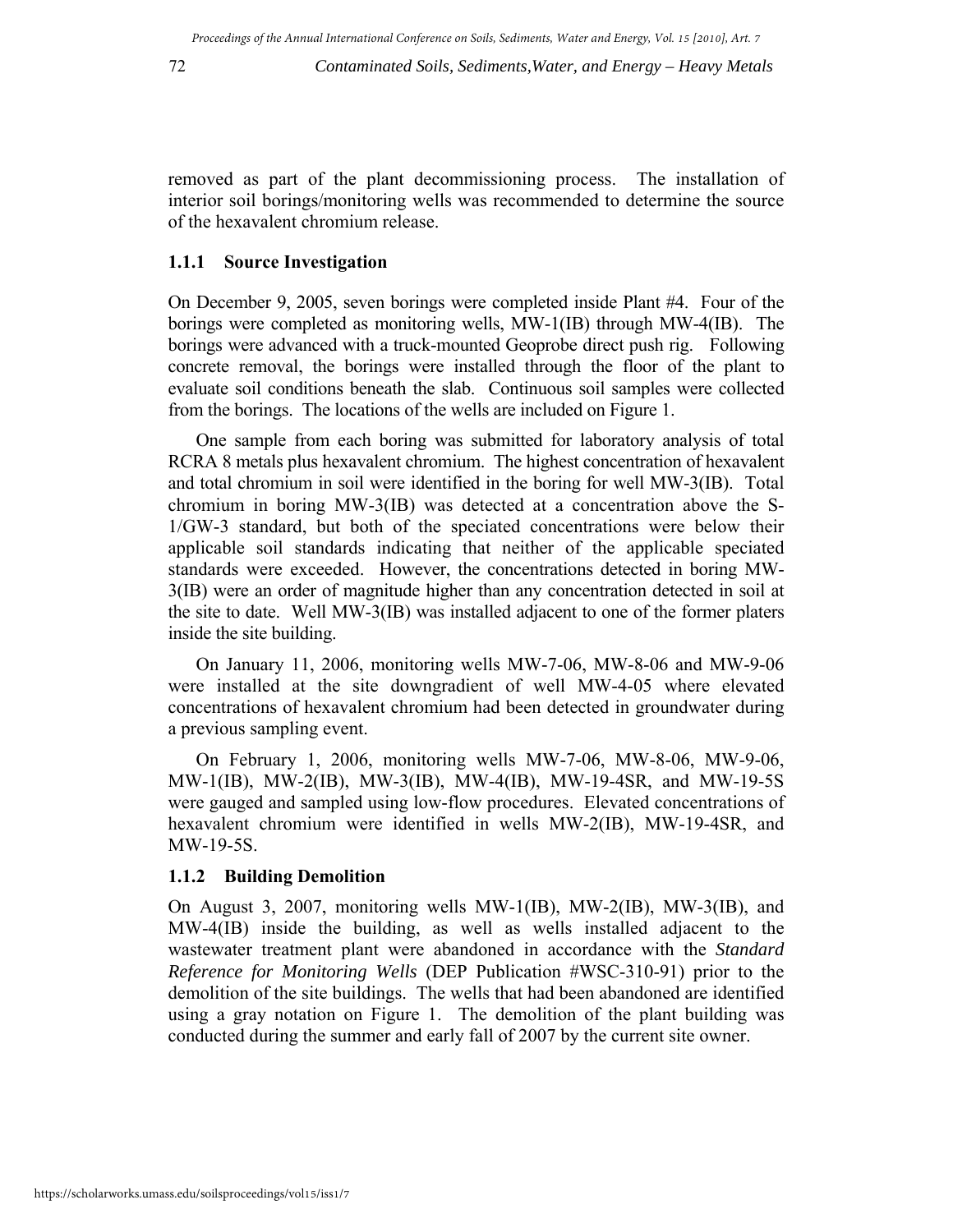#### **1.1.3 Pilot Test**

On September 7, 2006, a six-inch recovery well (RW-1) was installed using hollow stem augers (HSA) adjacent to monitoring well MW-19-4SR. On September 27, 2006, a step test was conducted to determine the approximate pumping rate for the well. The groundwater pumped from the well was pumped into a fractionization tank. Based on the results of the test, the well maintained a steady groundwater elevation at 1.0 gpm.

Due to the low pumping rate, on October 18, 2006, a second six-inch well (RW-2) was installed adjacent to well MW-19-5S. Previous borings advanced in this area of the site indicated that a thicker area of fine sand was present in this area of the site and that this well may be able to maintain a higher pumping rate. Based on a second step test, well RW-2 was able to sustain a pumping rate of 4 gpm.

A pilot test was conducted to confirm that the remedial approach using a specific ion exchange filter was suitable for the site. In addition, the data from the pilot test was used to determine the anticipated frequency of greensand filter backwash and change-out frequency for the resin containing hexavalent chromium. The pilot study was initiated on October 20, 2006 on well RW-2.

The treatment unit utilized for the pilot included: a 10 micron  $(\mu)$  cartridge filter, a potassium permanganate pretreated greensand filter (vessel size of 1.3 cubic feet  $(ft^3)$ ), and a hexavalent chromium ion exchange resin (vessel size of 1.2 ft<sup>3</sup>). Based on the results of the assessment and pilot test conducted at the site the installation of a pump and treat system using Siemens resins was proposed.

Based on the elevated detections in groundwater, a Release Abatement Measure (RAM) Plan for the remediation of the hexavalent chromium release, based on the results of the pilot test, was submitted to DEP on November 20, 2006. On November 30, 2006, six-inch recovery wells RW-3 and RW-4 were installed with a hollow stem auger drill rig. The locations of the wells are indicated on Figure 1.

#### **1.1.4 Installation of Additional Monitoring Points**

Between June 2008 and April 2009, additional monitoring wells were installed to provide site coverage and replace wells that had been destroyed or abandoned during demolition of the site buildings. The locations of the wells are included on Figure 1.

On April 13, 2009, soil samples were collected from just above the clay layer in wells MW-16-09 and MW-17-09 and boring B-1-09 (installed adjacent to well MW-17-09) and submitted for laboratory analysis of hexavalent chromium, total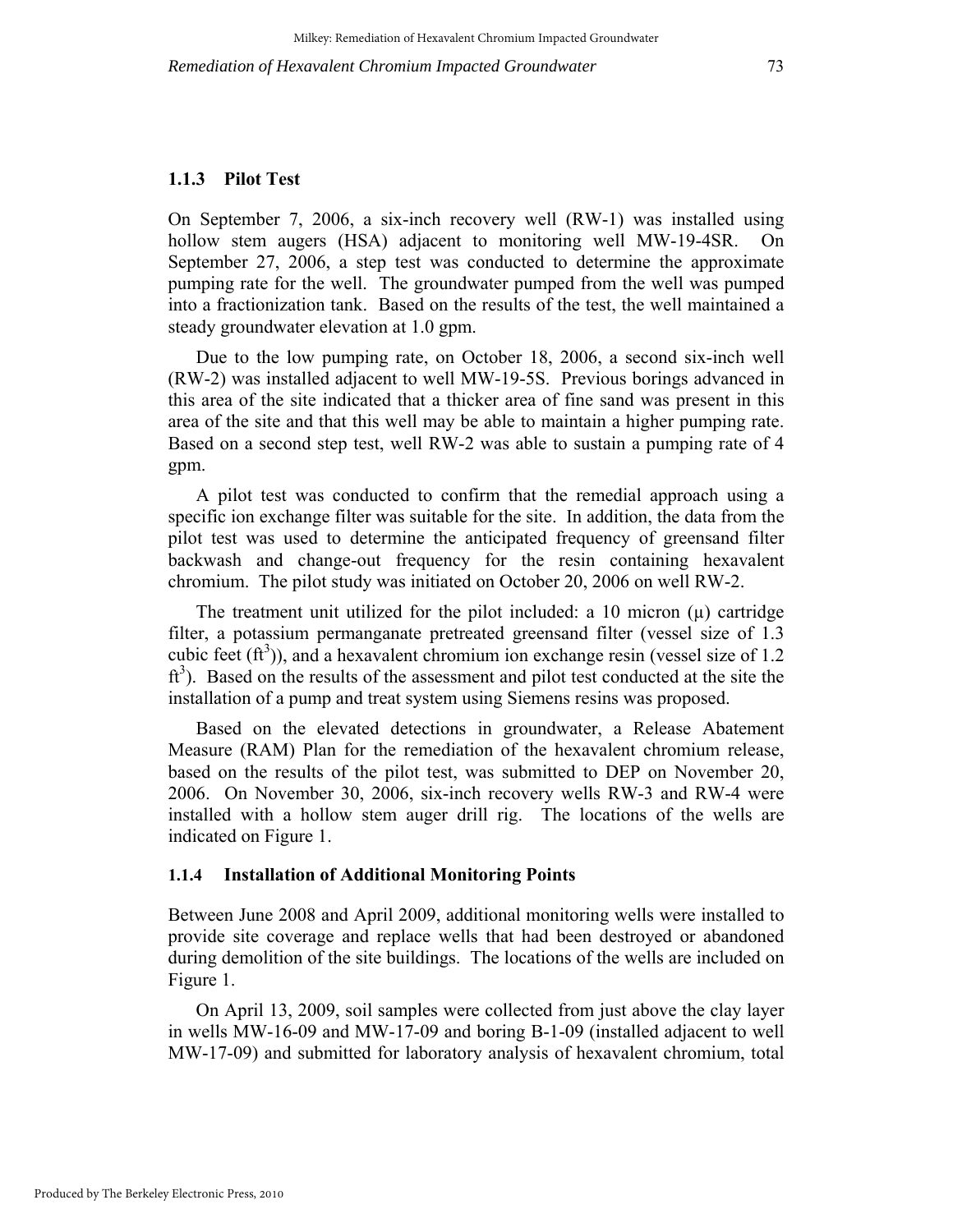74 *Contaminated Soils, Sediments,Water, and Energy – Heavy Metals*

chromium, and total nickel to determine whether high concentrations of chromium and/or nickel are present below the former platers, but above the underlying clay layer, and contributing to the groundwater impacts present at the site. The chromium concentrations were well below the applicable Method 1 standards. The concentration of nickel ranged between 21 and 42 mg/kg which exceeds the applicable Method 1 standard of 20 mg/kg. However, these concentrations are similar to those detected in soils previously identified throughout the footprint of the Former Plant #4 and consequently do not appear to represent an ongoing source to groundwater.

On June 20, 2008, five temporary monitoring points (B-1-08 through B-5-08) were installed with a Geoprobe direct push rig downgradient of well MW-8-06 to delineate the extent of the groundwater plume. Following installation of the wells, groundwater samples were collected via low flow methodology, from each of the temporary well points for analysis of hexavalent and total chromium. The locations of the points are included on Figure 1. Based on the elevated concentrations of hexavalent chromium in well points B-1-08, B-3-08, B-4-08 and B-5-08 DEP was notified of an Immediate Response Action (IRA) condition on July 9, 2008.

#### **1.1.5 Immediate Response Action (IRA)**

As previously discussed a pump and treat remediation system is currently operating at the site under a RAM for the remediation of hexavalent chromiumimpacted groundwater. Following the detection of elevated hexavalent chromium in groundwater downgradient of the existing recovery wells in June 2008, DEP approved the installation of an additional recovery well (RW-5) that was piped to the remediation system under an IRA.

On October 16, 2008, recovery well RW-5 was installed in the approximate location of B-4-08 using a hollow stem auger drill rig. The location of the recovery well is included on Figure 1.

#### **1.1.5.1 Sediment and Surface Water Sample Collection**

As part of the IRA, semiannual sediment and surface water samples are collected from the Connecticut River at three locations (upstream, crossgradient, and downstream of the site) to confirm that the release is not impacting the river. The sampling was initiated in May 2008 and to date no detections of contaminants attributable to the release have been identified in the river.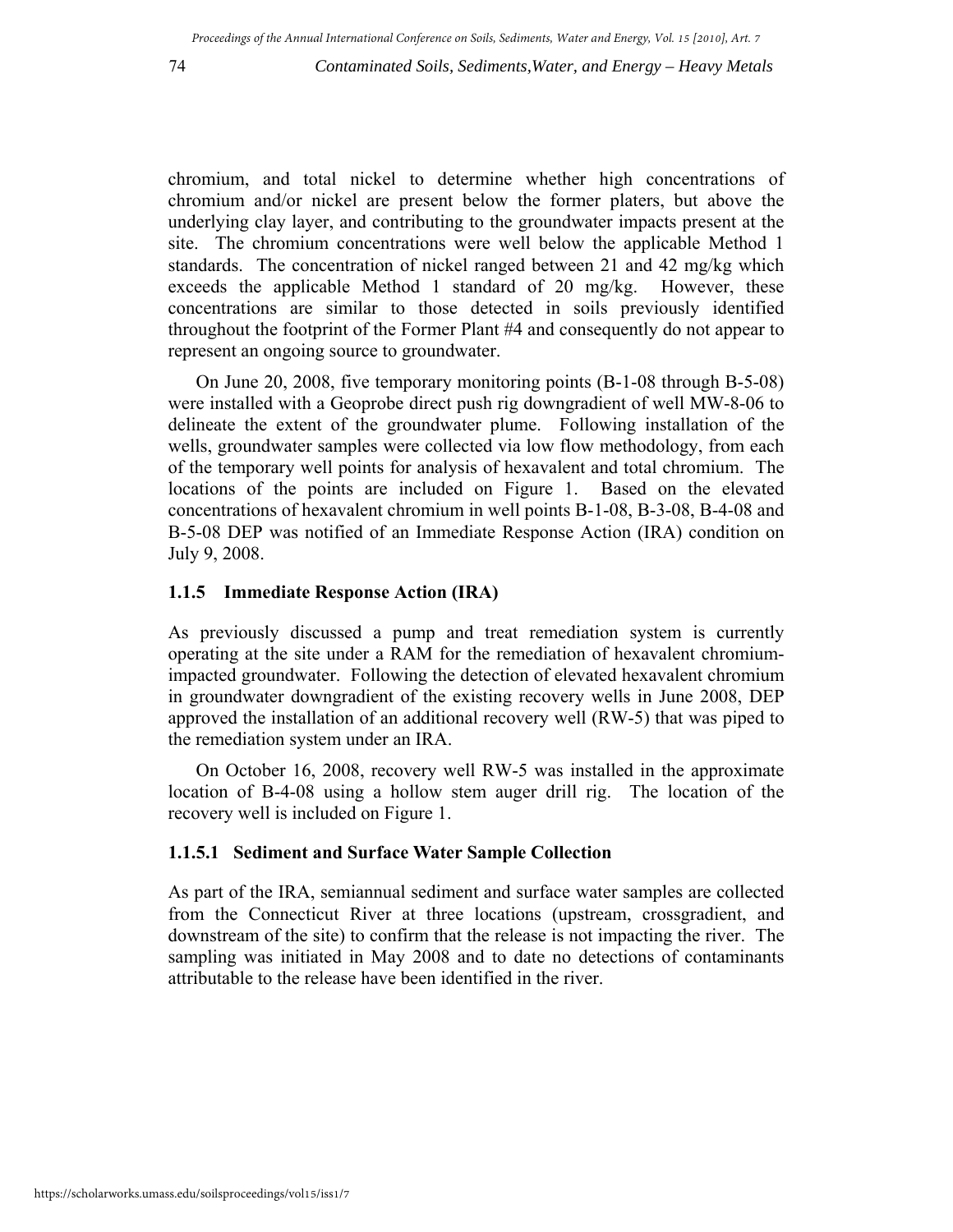## **2. SYSTEM DESIGN**

The remediation design was based on a pump and treat system with recharge. The groundwater from five recovery wells (RW-1 through RW-5) is pumped through a two-inch high-density polyethylene (HDPE) pipe to a remediation building. The recovered groundwater flow goes through bag and cartridge filters for the removal of suspended solids. After these filters, the groundwater flows through a series of Siemens ion exchange resins for the removal of hexavalent chromium and nickel. The treated effluent from the ion exchange resins is stored in a tank, from which the majority of the water is pumped to the recharge pit and the remainder is discharged to the municipal sanitary sewer. The resins are transported off-site intact for regeneration and eventual re-use.

Conventional off-the-shelf treatment units were purchased for the removal of particulates, iron, hexavalent chromium and nickel from the recovered groundwater. The majority (approximately 80%) of the treated effluent is recharged upgradient of the recovery wells to expedite aquifer flushing through an underground pit and trench (Figure 1). The remainder of the treated effluent is discharged to the municipal sewerage system under a municipal Industrial Pretreatment Permit. System monitoring, including groundwater recharge elevations, is available within the treatment building and remotely via Supervisory Control and Data Acquisition (SCADA) systems.

#### **3. OPERATION OF REMEDIAL SYSTEM**

On a monthly schedule, samples from each of the recovery wells, system influent and effluent are screened with a Hach kit for total nickel and hexavalent chromium. Select samples may also be submitted for laboratory analysis to confirm the screening results. The data are used to determine if breakthrough is occurring from any of the resins. Based on the analytical data, the first resin cylinder was removed from the site on October 22, 2008 by Siemens for recycling and the remaining resins were moved up in line. A new resin cylinder was replaced at the end of the treatment. A second resin change-out was conducted in mid-February 2009.

The recovery well Hach results for nickel and hexavalent chromium, respectively, from each of the recovery wells are presented in Figures 2 and 3.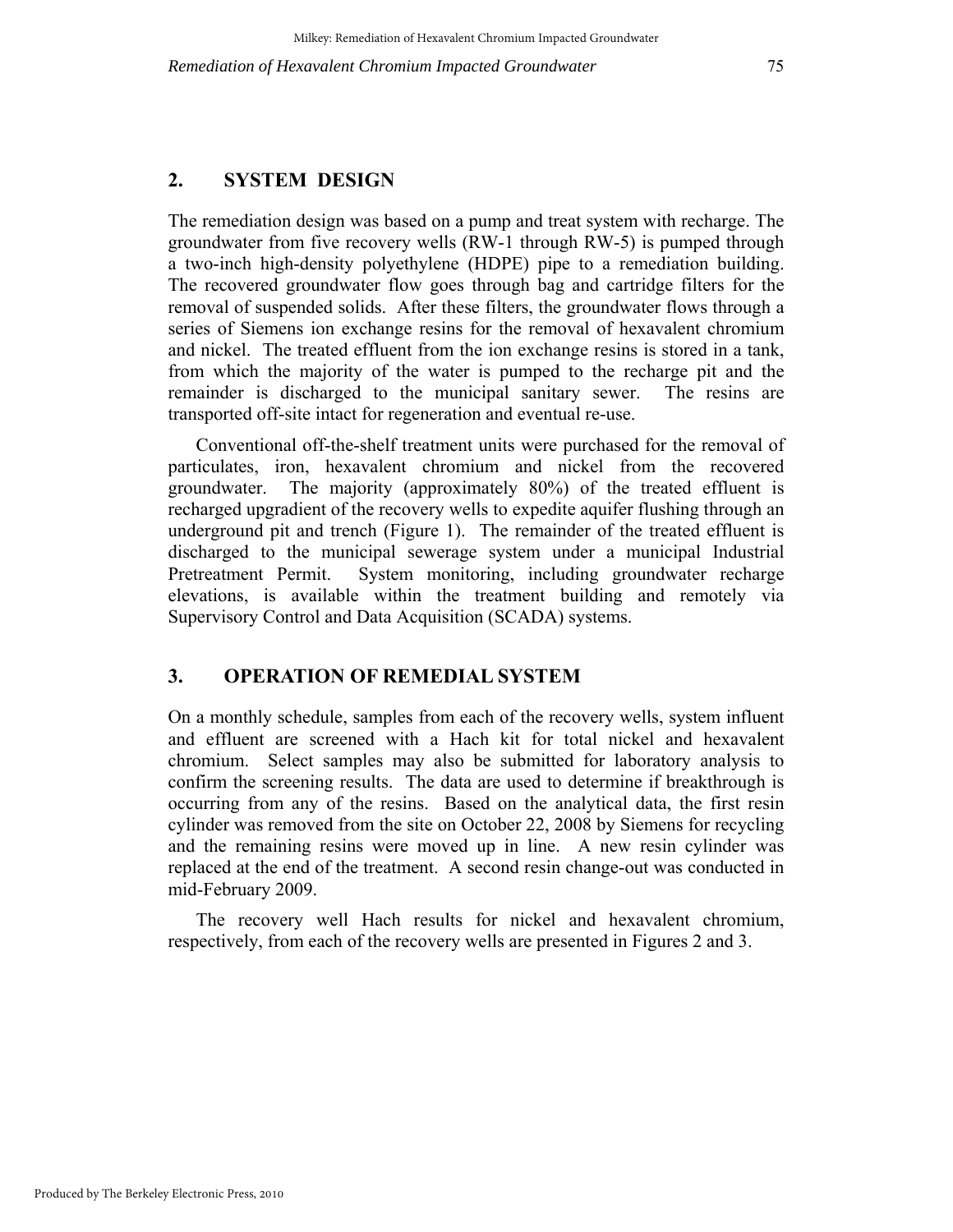

*Figure 2.* Graph of nickel concentrations between August 2008 and August 2009 in mg/l.



*Figure 3.* Graph of hexavalent chromium concentrations between August 2008 and August 2009 in mg/l.